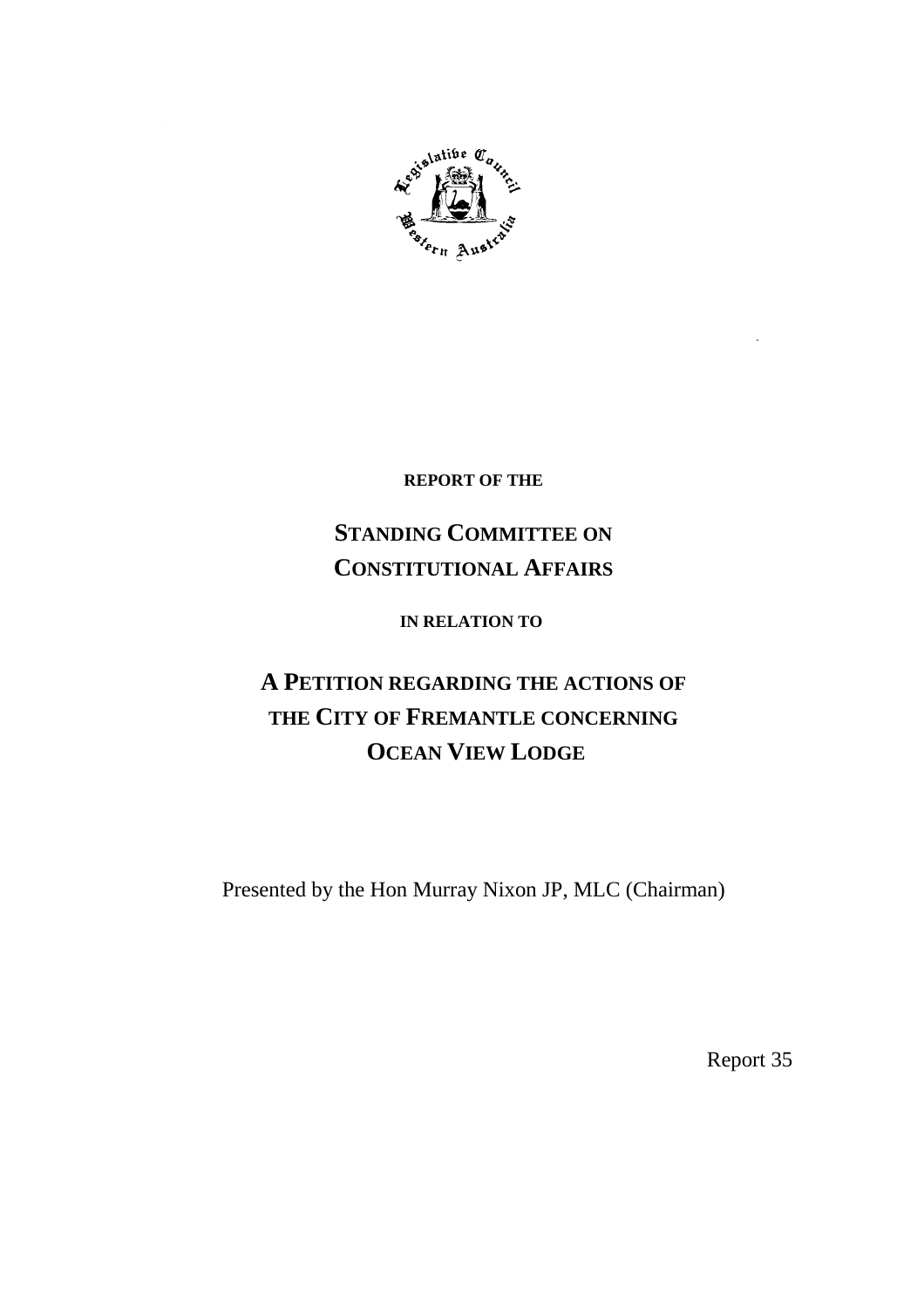# **STANDING COMMITTEE ON CONSTITUTIONAL AFFAIRS**

#### **Date first appointed:**

21 December 1989

#### **Terms of Reference:**

- 1. The functions of the committee are to inquire into and report on:
	- (a) the constitutional law, customs and usages of Western Australia;
	- (b) the constitutional or legal relationships between Western Australia and the Commonwealth, the States and Territories,

and any related matter or issue;

- (c) a bill to which SO 230 (c) applies but subject to SO 230 (d);
- (d) any petition.
- 2. A petition stands referred after presentation. The committee may refer a petition to another standing committee where the subject matter of the petition is within the terms of reference of that standing committee. A standing committee to which a petition is referred shall report to the House as it thinks fit.

#### **Members as at the date of this report:**

Hon Murray Nixon JP, MLC (Chairman) Hon Ray Halligan MLC Hon Tom Helm MLC

#### **Staff as at the date of this report:**

Ms Felicity Beattie, Advisory/Research Officer Ms Kelly Campbell, Committee Clerk Mr David Driscoll, Committee Clerk

## **Address:**

Parliament House, Perth WA 6000, Telephone (08) 9222 7222

#### **ISBN 0 7309 8926 7**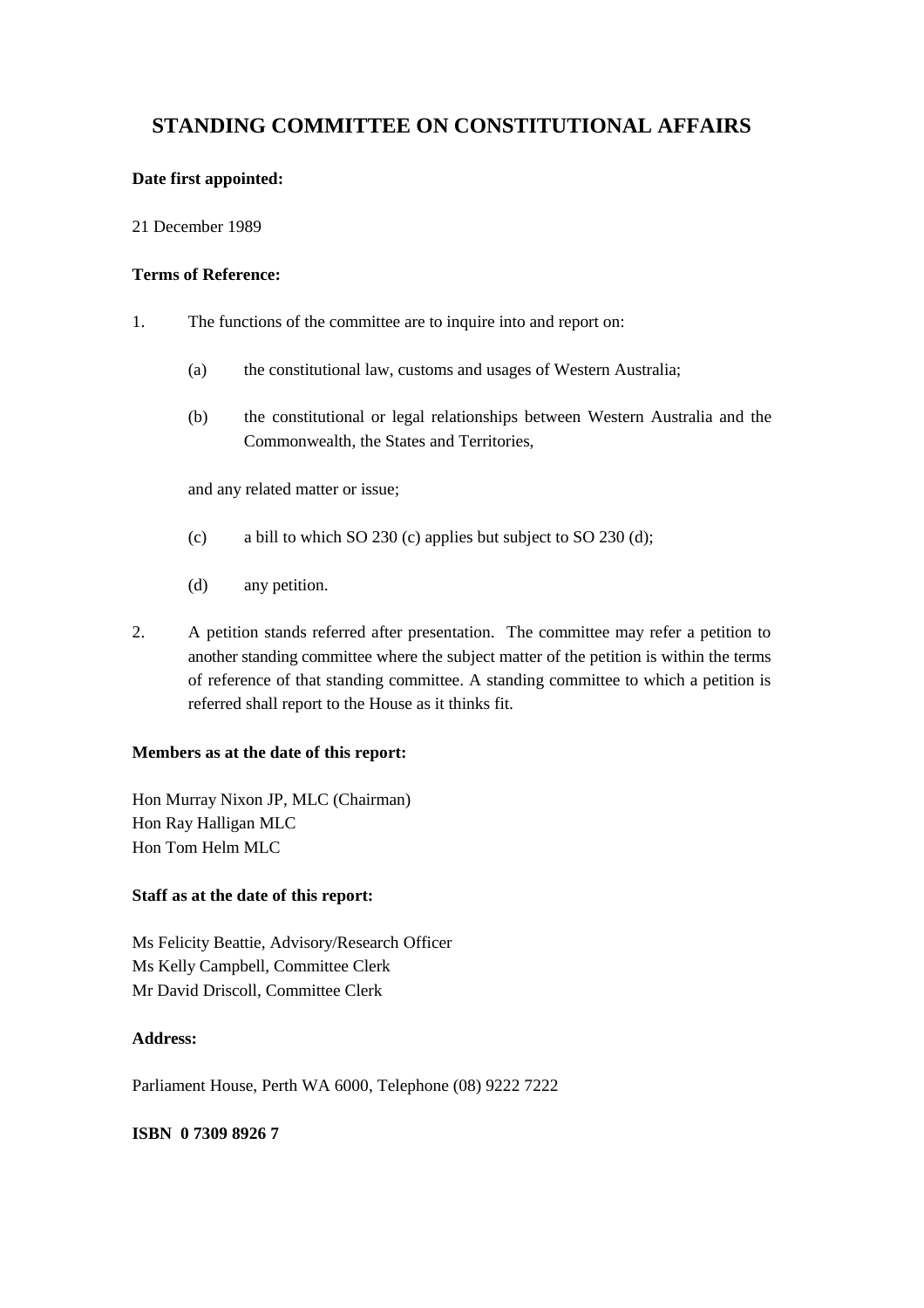# **CONTENTS**

| 1.               |     |  |
|------------------|-----|--|
|                  | 1.1 |  |
|                  | 1.2 |  |
|                  | 1.3 |  |
| 2.               |     |  |
| 3.               |     |  |
|                  | 3.1 |  |
|                  | 3.2 |  |
|                  | 3.3 |  |
|                  | 3.4 |  |
|                  | 3.5 |  |
|                  | 3.6 |  |
| $\overline{4}$ . |     |  |
|                  | 4.1 |  |
|                  | 4.2 |  |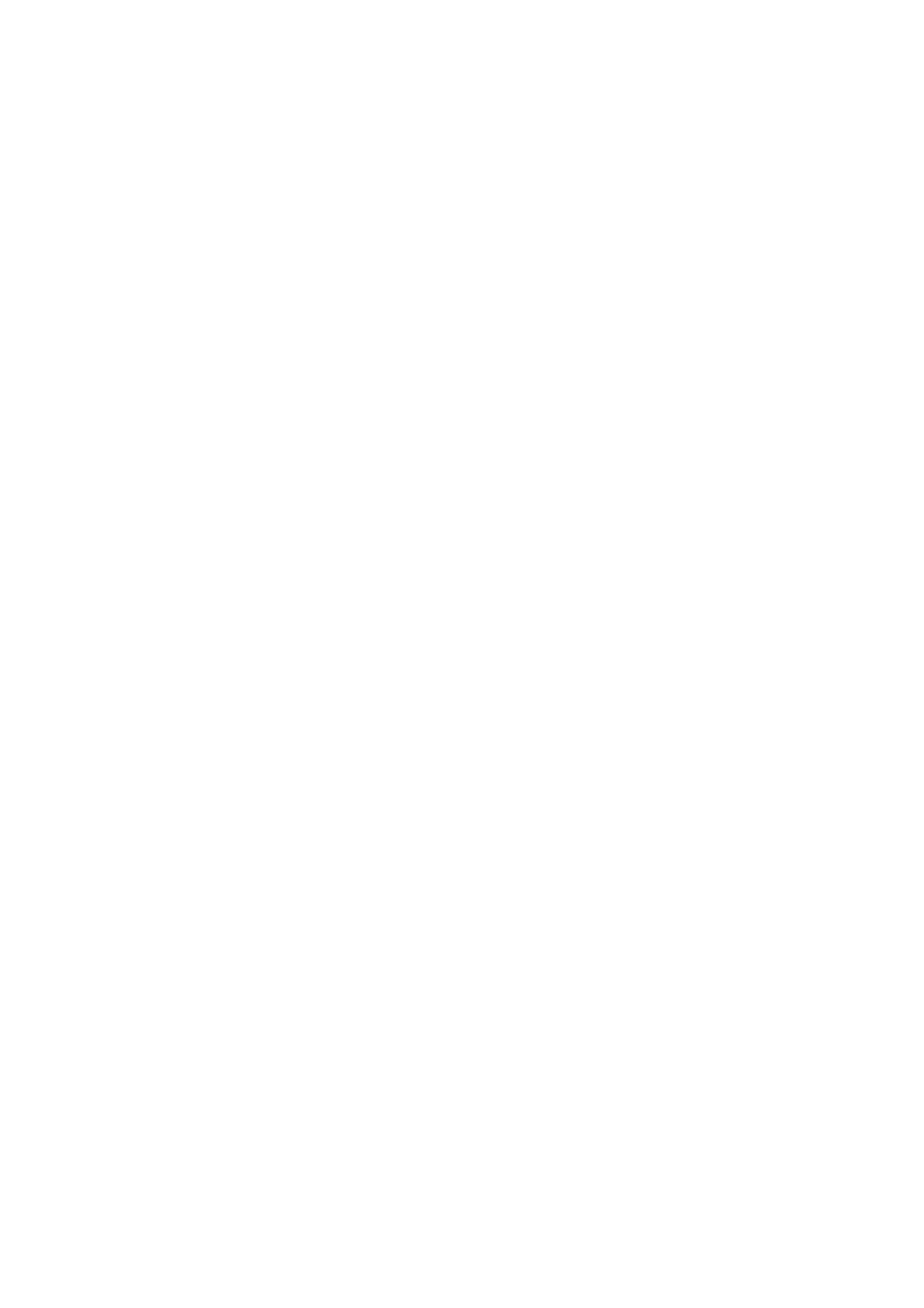# **Report of the Legislative Council Constitutional Affairs Committee**

**in relation to the**

# **A Petition regarding the actions of the City of Fremantle concerning Ocean View Lodge**

#### **1. Introduction**

#### **1.1 The Petition**

- 1.1.1 On 21 August 1997, the Hon Barbara Scott MLC tabled a petition requesting the Legislative Council to investigate the actions of the City of Fremantle regarding Ocean View Lodge.
- 1.1.2 The petition specifically requested the Legislative Council to investigate:
	- a. Why the City of Fremantle issued approvals under the *Health Act 1911* and why, under its Town Planning Scheme, it allows Ocean View Lodge to operate at 100 Hampton Road, Fremantle; and
	- b. The parking problems and congestion caused by the owners and occupiers of 100 Hampton Road, Fremantle and why the City of Fremantle fails to enforce its parking by-laws.
- 1.1.3 On 19 August 1998, the Hon Barbara Scott MLC re-tabled the petition which again requested the Legislative Council to investigate the matters outlined in paragraph 1.1.2. The petition also commented that the "City of Fremantle appears to tolerate all of the activities of Ocean View Lodge and does not appear to enforce its own parking by-laws".

#### **1.2 Background to the Petition**

- 1.2.1 The principal petitioner, Mr Nikola Bacich, is the proprietor of land and residence at 83 Solomon Street, Fremantle. Mr Bacich has right of way to the property from Solomon Street and via Ashburton Terrace.
- 1.2.2 Mr Paul Hinkley and Mrs Susan Hinkley are the proprietors of the premises commonly known as the Ocean View Lodge ("the Lodge") situated at 100 Hampton Road,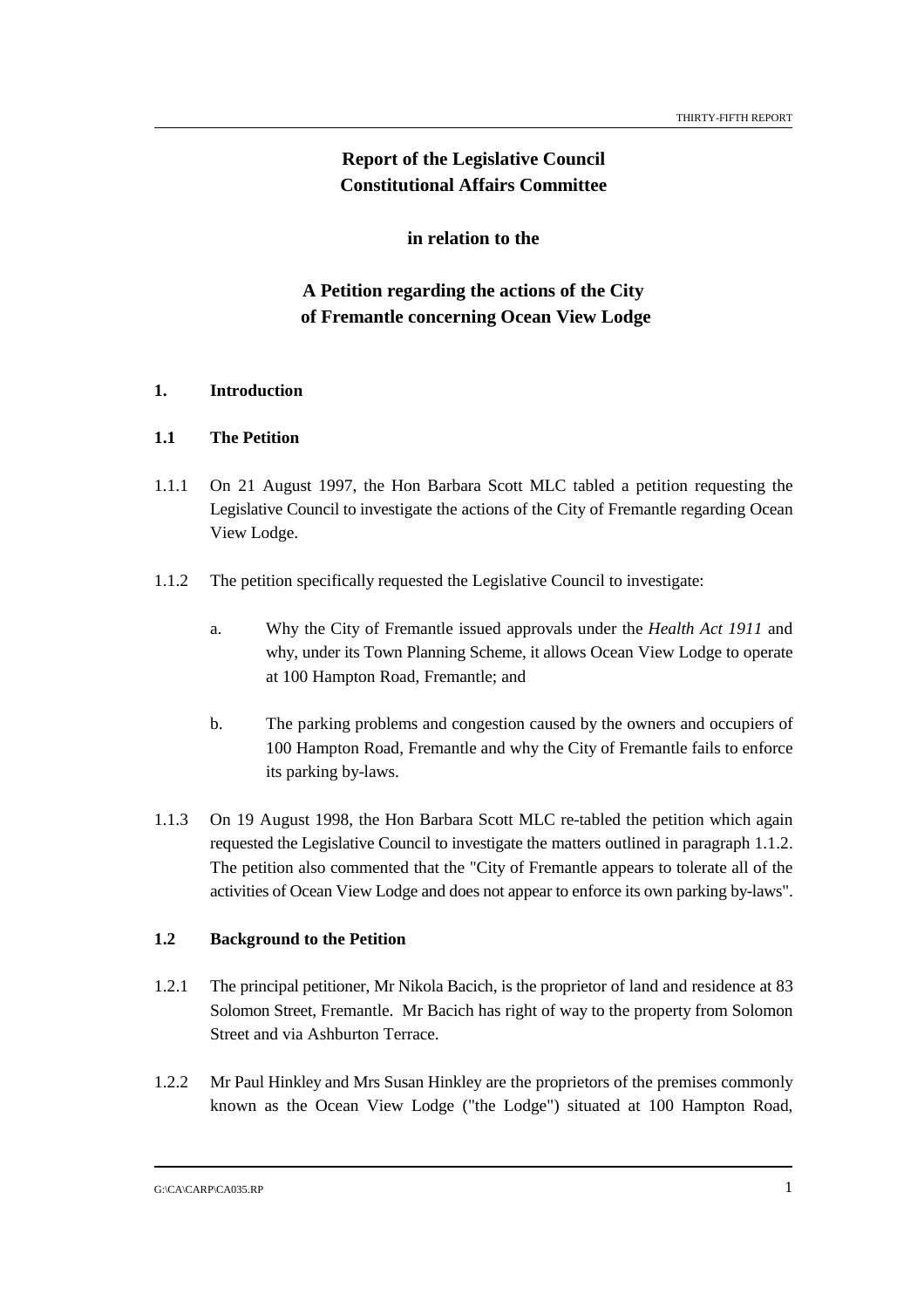Fremantle. The Hinkleys purchased the Lodge from the State Government on 21 May 1992 at which time it was commonly known as the Nurses Quarters Sites.

1.2.3 Mr Bacich has complained that the Lodge has been used for a purpose outside its permitted use. Mr Bacich has expressed concern that the procedures for the rezoning of the land on which the Lodge is situated were not adhered to by the City of Fremantle, and that as a result the Lodge is being operated in breach of the City of Fremantle's Town Planning Scheme. Mr Bacich also claimed that the land on which the Lodge is built:

> "is zoned as residential by the City of Fremantle. It is not zoned for commercial use and when Mr Hinkley bought the building it was purchased according to the Town Planning Scheme No.3 - building to be knocked down." (letter from Mr Bacich to the Committee dated 16 March 1999.)

- 1.2.4 Mr Bacich has also complained to the City of Fremantle concerning obstruction to the right of way to his property in Solomon Street. According to Mr Bacich, the obstruction is as a result of inadequate parking for persons residing at the Lodge. In this regard, Mr Bacich has claimed that the City of Fremantle has failed to enforce the appropriate by-laws relating to parking at the Lodge.
- 1.2.5 As part of its investigations, the Committee heard evidence from a number of witnesses. The witnesses who appeared before the Committee were:
	- Mr Nikola Bacich, the principal petitioner;
	- Dr Michael Lees, resident of Solomon Street, Fremantle;
	- Mrs Julie Dethridge, resident of Solomon Street, Fremantle;
	- Mr Phillip Douglas, resident (and Councillor) of the City of Fremantle;
	- Mr Paul Hinkley, company director of Scarpa Pty Ltd, the owner of Ocean View Lodge;
	- Mrs Susan Hinkley, company director and secretary of Scarpa Pty Ltd, the owner of Ocean View Lodge; and
	- Mr Russell Black, Accountant for Scarpa Pty Ltd.
- 1.2.6 The Committee conducted an on-site inspection at Ocean View Lodge on Monday, 8 March 1999 where the members met with Mr Bacich, the Hon Barbara Scott MLC and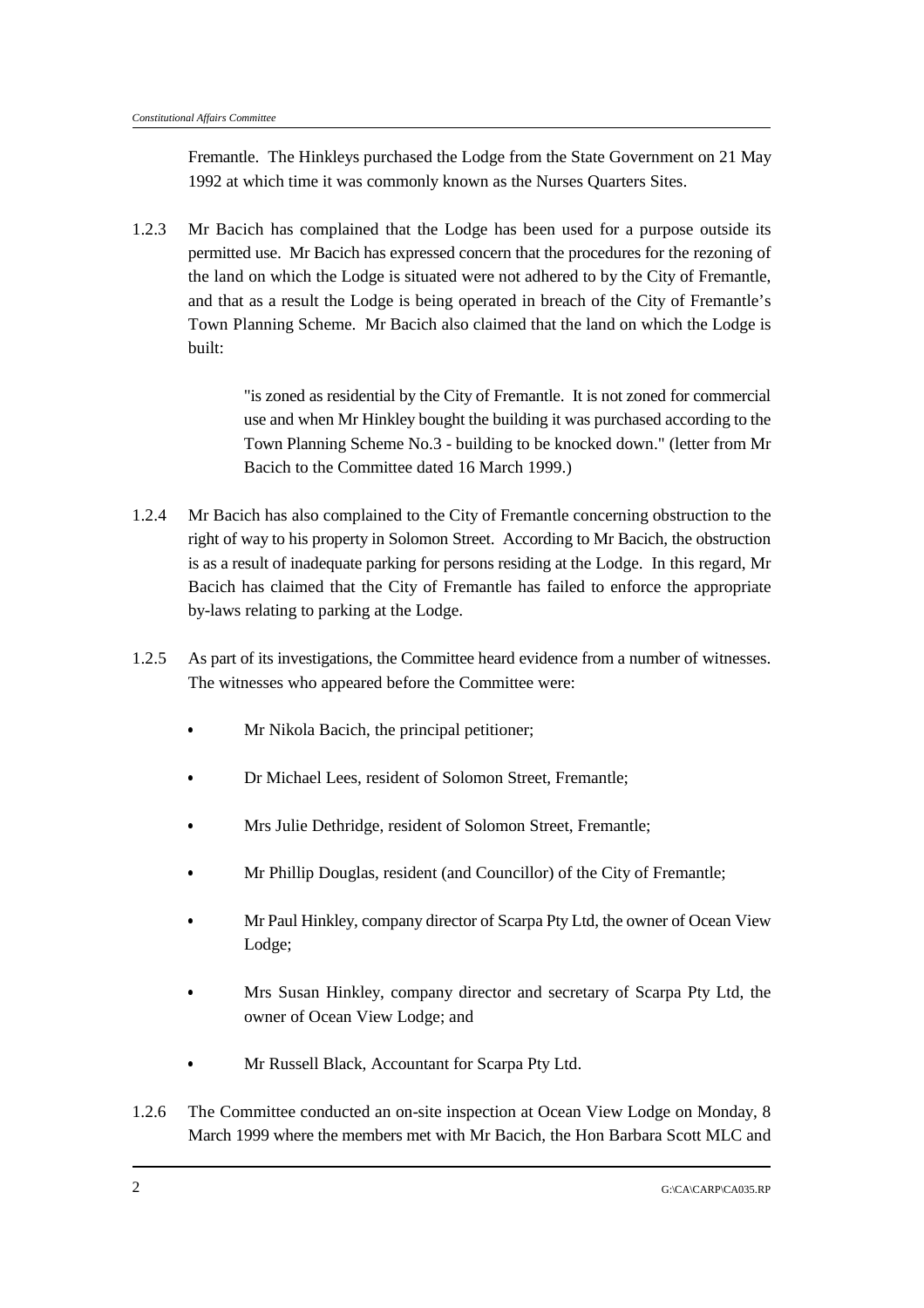Mrs Julie Dethridge. The Committee also met with representatives of the City of Fremantle at their offices and spoke with:

- Mr Richard Utting, Mayor of Fremantle;
- Mr Ray Glickman, Chief Executive Officer, City of Fremantle;
- Mr Geoff Broad, Director of Urban Management, City of Fremantle;
- Mr Bob Caporn, Manager of Urban Environment Control, City of Fremantle;
- Mr Phillip Douglas, Councillor of the City of Fremantle; and
- the Hon Barbara Scott MLC.

#### **1.3 Issues raised by the Petition**

- 1.3.1 The petition raises the following issues:
	- a. permitted use; and
	- b. parking.
- 1.3.2 This report will now deal separately with the above issues.

#### **2. Permitted Use**

- 2.1 Prior to the purchase of the Lodge by the Hinkleys on 21 May 1992, the lots known as the Nurses Quarters Sites were Crown land vested in the Minister for Works.
- 2.2 Prior to October 1991 the land was zoned "Public Purposes Hospital" under the Metropolitan Region Scheme ("the MRS") and the City of Fremantle Town Planning Scheme No. 3 ("the TPS No. 3").
- 2.3 In or about October 1991 the MRS was amended to re-zone the land "Urban".
- 2.4 On 15 May 1992 an amendment to the TPS No. 3 was gazetted and the land was re-zoned "Development".
- 2.5 Pursuant to Clause 41(a) of the TPS No. 3 land and buildings may continue to be used for the purpose for which they were lawfully used when the TPS No. 3 came into force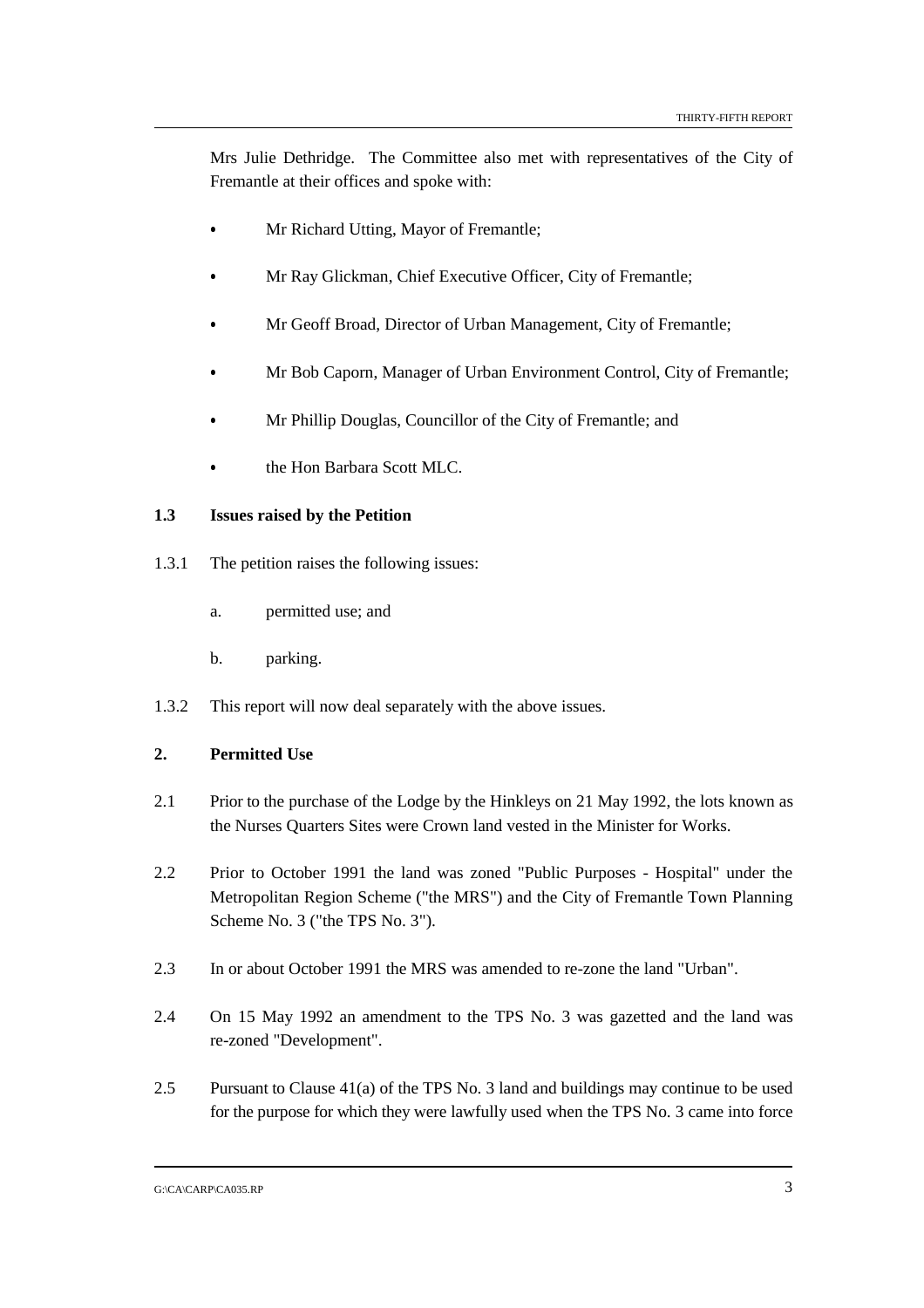in 1987. The rights created by Clause 41(a) of the TPS No.3 are known as non conforming use rights.

- 2.6 At the time of the sale to the Hinkleys, the accommodation building on the property was being used as a Youth Hostels Association hostel and as such was registered as a lodging house for the purposes of the *Health Act 1911.*
- 2.7 It is the hostel use of the Lodge which enjoys the non conforming use rights. Any other use of the land and buildings would be beyond the protection afforded by Clause 41(a) of the TPS No. 3.
- 2.8 By September 1992 the Hinkleys were operating a short term budget accommodation facility under the name Ocean View Lodge.
- 2.9 No planning approval was obtained from the City of Fremantle prior to the establishment and operation of the Lodge. However the City of Fremantle has continued to issue certificates of registration for the Lodge to Mr and Mrs Hinkley since they purchased the land on the basis that the land and buildings comprising the Lodge enjoy non conforming use rights pursuant to Clause 41(a) of the TPS No.3.
- 2.10 The Hinkleys advised the Committee that the majority of their guests are short term visitors and that in the last year, of a possible 196 guests staying at the Lodge on any one night, approximately 20 had stayed for a continuous period of more than 12 months. It was not the Hinkleys' policy to take permanent guests.
- 2.11 Mr Hinkley advised that they do not operate a restaurant or cafe for the general public from the premises.
- 2.12 Mr Hinkley advised that there had been one private function held at the Lodge in the last 6 years and that had been for a family birthday celebration. Mr Hinkley advised the Committee that they did not hold seminars or functions at the Lodge in the normal course of their business.
- 2.13 Mr Bacich provided the Committee with a photograph dated 8 October 1993 which showed a sign advertising the use of the Lodge for, inter alia, permanents, seminars and function facilities.
- 2.14 The Committee acknowledges that there is a discrepancy in the evidence provided by the Hinkleys and Mr Bacich in this regard, however it does note that the photograph provided by Mr Bacich was taken over five years ago and that the use of the Lodge may have changed in that time.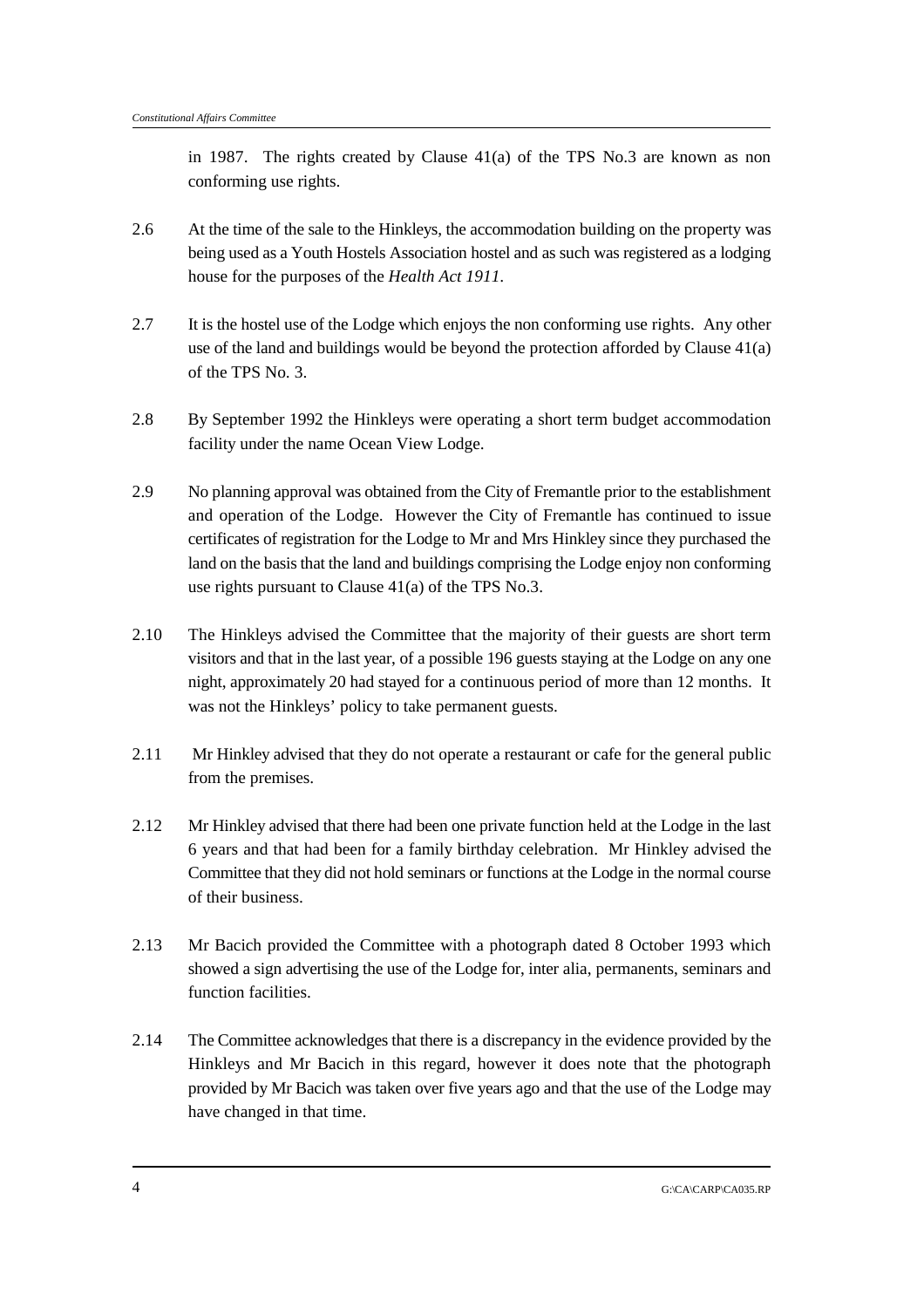2.15 In light of the evidence provided by the Hinkleys, the Committee is of the opinion that the Lodge is currently being used for the same purpose for which it was lawfully being used when the TPS No.3 came into force. As such, the Committee believes that the Lodge enjoys non conforming use rights and that the Hinkleys are not operating the Lodge contrary to the TPS No.3. See recommendation 4.1.1.

### **3. Parking**

#### **3.1 History**

Mr Bacich first complained about the parking congestion at the Lodge soon after it was purchased by the Hinkleys in 1992. Mr Bacich is concerned that the cars parked at the Lodge do not necessarily belong to the guests at the Lodge and that the cars often block access to his property in Solomon Street.

#### **3.2 Ombudsman's findings**

- 3.2.1 Mr Bacich referred his complaint regarding the control of street parking adjacent to his property to the Ombudsman.
- 3.2.2 The Ombudsman found that the City of Fremantle had taken all reasonable steps t o ensure that on-site parking at the Lodge was maximised for users and staff at the Lodge. The Hinkleys had been requested to instruct their guests to park on-site rather than in adiacent streets.
- 3.2.3 Further, it was found that the verge and road in front of Mr Bacich's property had been designated *"No Standing"* and that City of Fremantle Integrated Patrol Officers were available during weekdays and on Friday and Saturday evenings to assist in cases where parked cars were causing an obstruction.
- 3.2.4 The Ombudsman recommended to the City of Fremantle that the area adjacent to Mr Bacich's property be included in routine patrols, that infringement notices be issued when cars were illegally parked, and that records be kept of the extent of illegal parking. The Ombudsman did not consider that any further review of the planning background would lead to a significant decrease in the current demand for parking in the area around the Lodge.
- 3.2.5 The Committee notes that the City of Fremantle has followed the Ombudsman's recommendations and has also monitored and recorded car parking availability at the Lodge and written to the Hinkleys requesting that all car parking bays be clearly marked and conform with the Australian Standard size. Further, the City of Fremantle has provided Mr Bacich with after hours telephone numbers, including the Ranger's mobile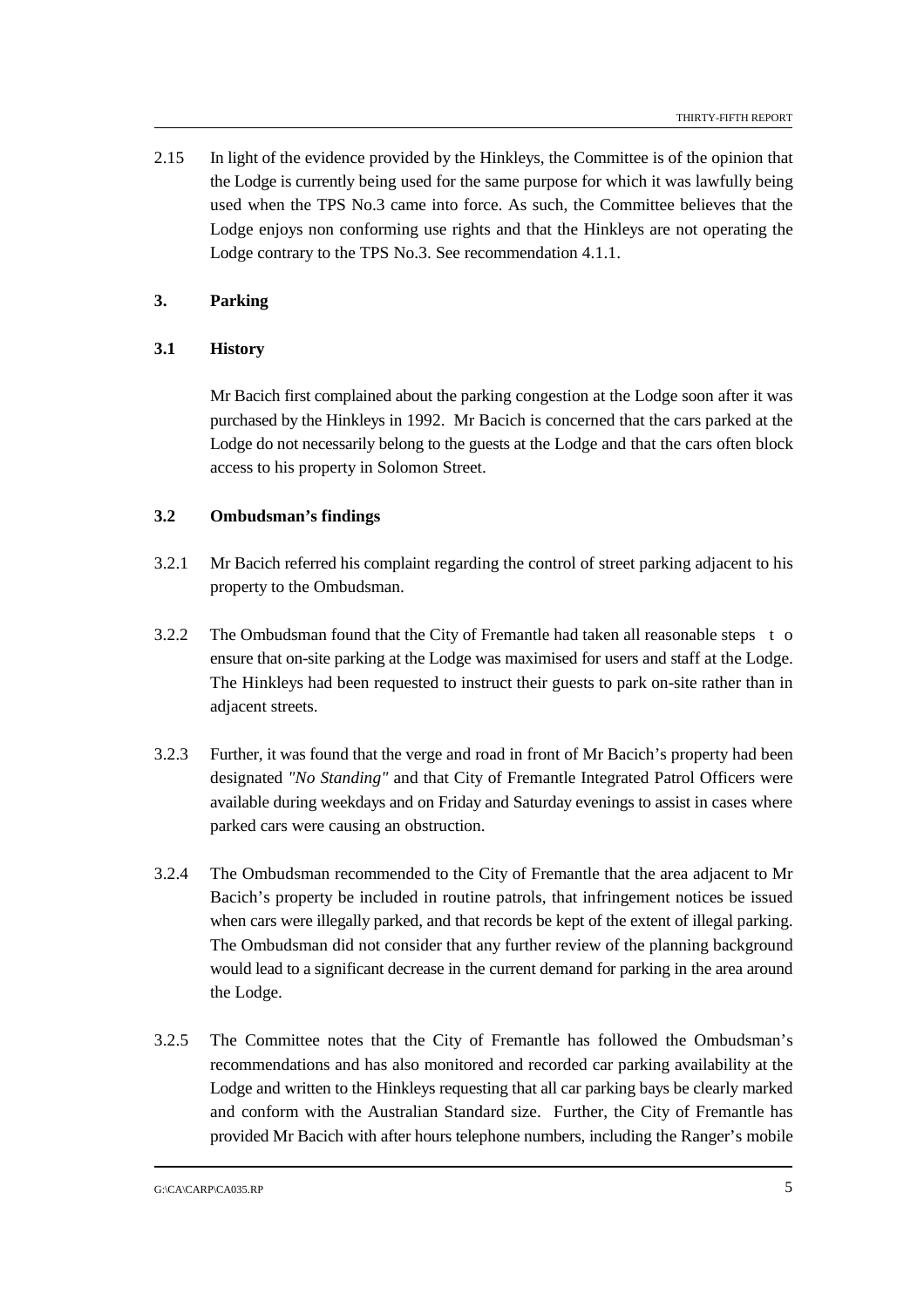telephone number, to enable Mr Bacich to contact the City of Fremantle's Information and Compliance Officers in the event that there is a vehicle causing an obstruction to the rear access of his residence. The City of Fremantle has advised the Committee that Mr Bacich has not reported any obstructions for a very long time.

#### **3.3 Number of car parking bays available**

Mr Bacich has provided evidence to the Committee that the number of cars parked around the perimeter of the Lodge and on lots 32 and 33 Ashburton Terrace in the early mornings before guests depart for the day averages 55. Mr Hinkley estimated that on any one day the average number of cars parked in the parking areas at the Lodge running off Ashburton Terrace and Hampton Road is approximately 50. The Committee acknowledges that there is some discrepancy between these records. In this regard, it is possible that certain cars recorded by Mr Bacich were not owned by persons residing at the Lodge. Nevertheless, the Committee believes that it is unable to positively resolve the conflict in the absence of any independent evidence.

#### **3.4 Abandoned cars**

The Committee agrees that there are problems concerning abandoned cars at the Lodge. Mr Hinkley estimated that there were two (2) cars abandoned or left unattended in the parking areas at the Lodge. Mr Hinkley stated that there were complications with the application of current laws for removing abandoned cars. However he agreed with the Committee that a policy should be implemented by the management and staff at the Lodge as soon as possible to deal with the removal of abandoned cars. See recommendation 4.2.4.

#### **3.5 Procedures for dealing with abandoned cars under the law**

- 3.5.1 Pursuant to Regulation 1701 of the *Road Traffic Code 1975,* a member of the Police Force may remove an unattended vehicle from a road if, inter alia, it is an unlicensed vehicle, it is not fitted with an identification plate, it is apparently abandoned, or it is parked so as to cause an obstruction or to constitute a danger to traffic. Where a vehicle is moved under the provisions of Regulation 1701 the cost of removing the vehicle may be recovered from the owner of the vehicle on complaint in a Court of Petty Sessions.
- 3.5.2 Under Administrative Directive 56.15 of the Western Australian Police Service Commissioner's Orders and Procedures Manual ("the Manual"), a police officer must make every endeavour to locate the owner of an unattended vehicle before that vehicle is removed. Further, police officers are required to refer the matter to the local government authority in whose location the obstruction occurs and may take action to remove obstructing vehicles only in conjunction with the local authority.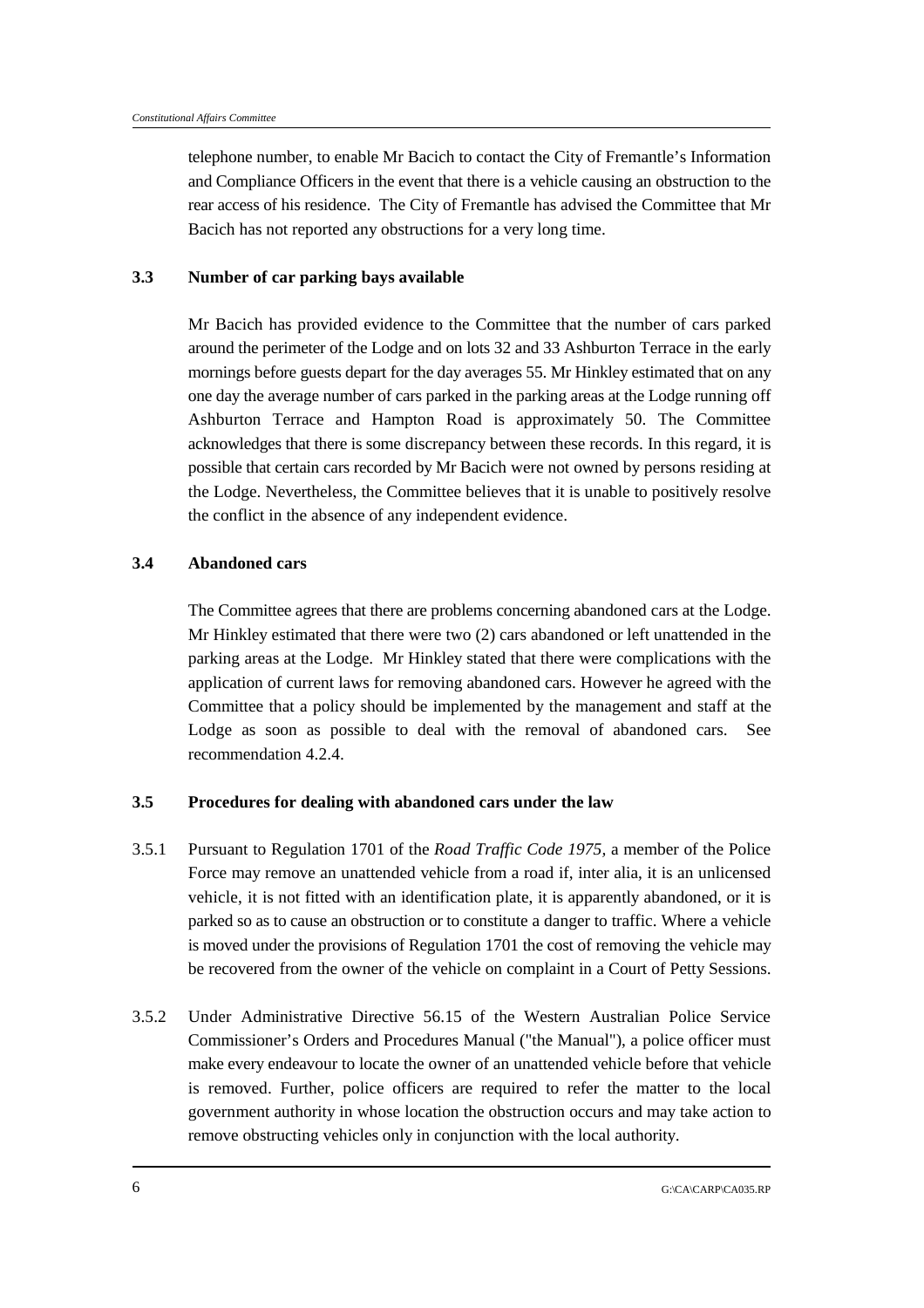- 3.5.3 Administrative Directive 56.16 of the Manual provides that in the case of an abandoned vehicle, police officers must advise the local authority. No further action is to be taken by the police.
- 3.5.4 The City of Fremantle's By-laws Relating to Clearing of Land and Removal of Refuse Rubbish and Disused Material ("the by-laws") provides that if on any land within the City of Fremantle there are any unregistered motor vehicles, motor vehicle bodies or parts which in the opinion of the Council are likely to adversely affect the health, comfort or convenience of the inhabitants of adjoining property, the Council may serve a notice on the owner or occupier of such land requiring them, within the time specified in the notice, to remove the unregistered motor vehicles, motor vehicle bodies or parts from the land.
- 3.5.5 The by-laws further provide that every owner or occupier of land on whom a notice is served shall comply with the notice within the time specified or give a satisfactory reason why an extension of time for compliance should be granted.
- 3.5.6 Where an owner or occupier fails to comply with a notice given by the Council, the Council may undertake the requirements of the notice itself at the expense of the owner or occupier to whom the notice was given.

## **3.6 Parking in Solomon Street**

- 3.6.1 It was accepted that parking in Solomon Street was a problem and that the Hinkleys should use their best endeavours to instruct their guests not to park in Solomon Street but in the parking area provided at the Lodge. The Committee heard that the registration form guests at the Lodge are required to complete includes a provision for vehicle registration numbers. The Hinkleys provided the Committee with a copy of the Ocean View Lodge Guests Registration form.
- 3.6.2 The Committee noted that there appeared to be abandoned cars in Solomon Street. It was also agreed that as soon as it became apparent that a car had been abandoned in the parking area at the Lodge the procedures for abandoned cars referred to in recommendation 4.2.4 should be followed by the staff at the Lodge as expeditiously as possible.

## **4. Recommendations**

## **4.1 Permitted Use**

4.1.1 The Committee believes that the Lodge enjoys non conforming use rights and that the Hinkleys are operating the Lodge in accordance with the TPS No.3. However the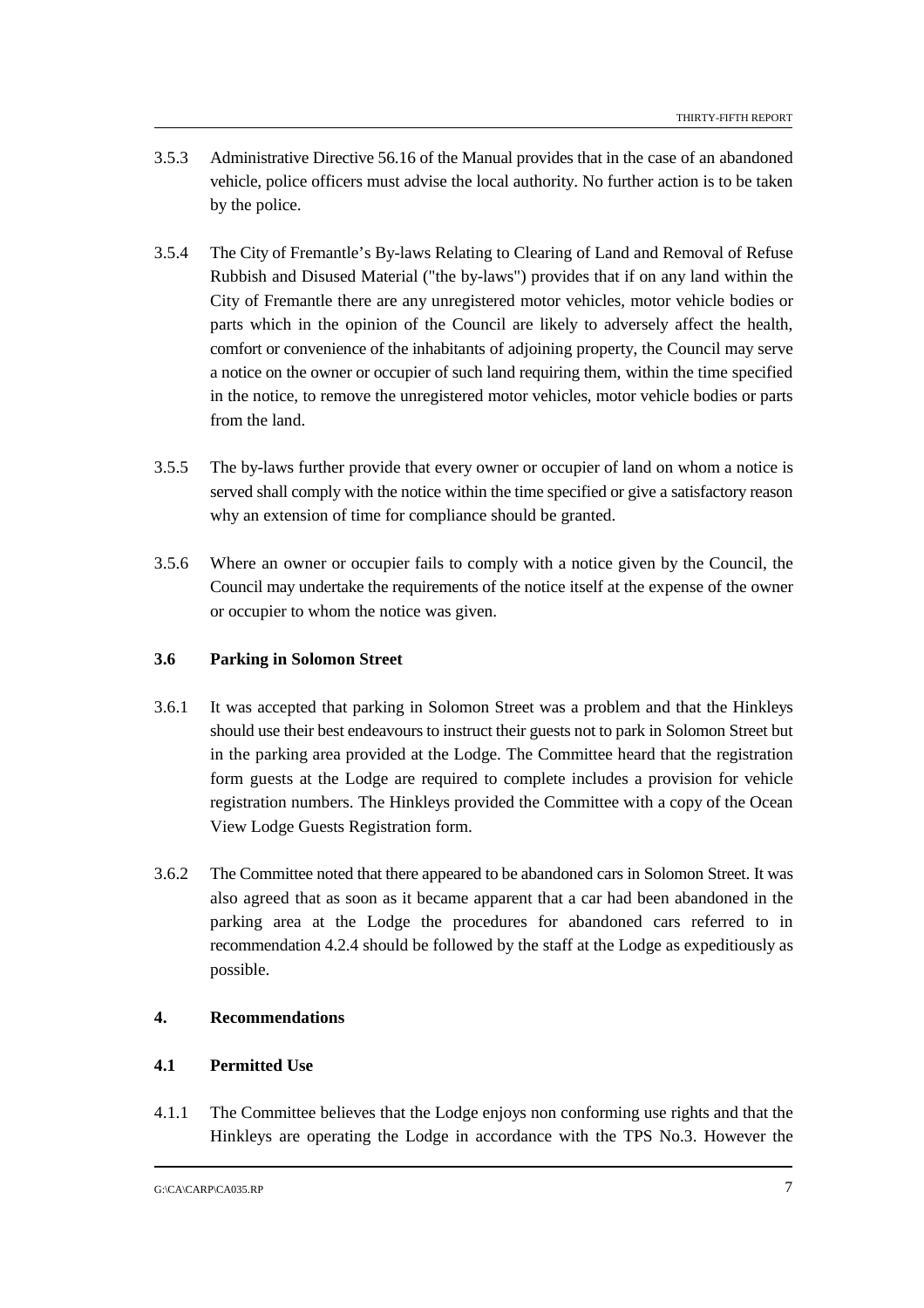Committee is not a court of law. The Committee's function is to inquire into and report on the specific matters raised in the petition. The Committee has completed its inquiry into the question of permitted use and has published its findings in this report. The Committee believes that should the petitioners hold a contrary view, the proper course of action would be for them to commence a civil action in the courts to clearly determine the matter.

4.1.2 The Committee notes that, strictly speaking, under Standing Order 133(c)(vii) this petition should not have been referred to the Committee as legal remedies available to the petitioner have not been exhausted.

## **4.2 Parking**

- 4.2.1 The Committee believes it is important for security and identification purposes that all guests who stay at the Lodge and who have a motor vehicle be required to register the details of that vehicle with the Hinkleys. Accordingly, the Committee recommends that the Hinkleys be meticulous in requiring guests, on registration at the Lodge, to register the make, model, colour and registration number of their vehicle to aid in the identification of vehicles should they be subsequently abandoned.
- 4.2.2 The Committee believes that guests staying at the Lodge should be required to park their vehicles in the car parks provided and not in the adjoining streets. The Committee recommends that when guests register at the Lodge, the Hinkleys assume responsibility for advising them that they are required to park in the car parks provided and that their vehicles may be removed by the local authorities if they park in the adjoining streets where parking is prohibited.
- 4.2.3 The Committee also recommends that the Hinkleys be required to post notices in the Lodge advising guests that they must park in the car parks provided and that if they park in the adjoining streets they may have their vehicle removed by the local authorities. The Committee believes that these notices should be posted in a prominent position on or near the registration counter and on all noticeboards throughout the Lodge.
- 4.2.4 The Committee believes that, although the Hinkleys should not have to bear the cost of removing abandoned vehicles from their land, they should be responsible for making initial inquiries to attempt to ascertain the owners of the vehicles. The Committee recommends that in the event that a car is abandoned at the Lodge or in the immediate vicinity or is parked so as to cause an obstruction to traffic, the following procedures be followed by the Hinkleys and/or the staff at the Lodge as expeditiously as possible:
	- (i) every endeavour should be made to locate the owner of any apparently abandoned vehicle;